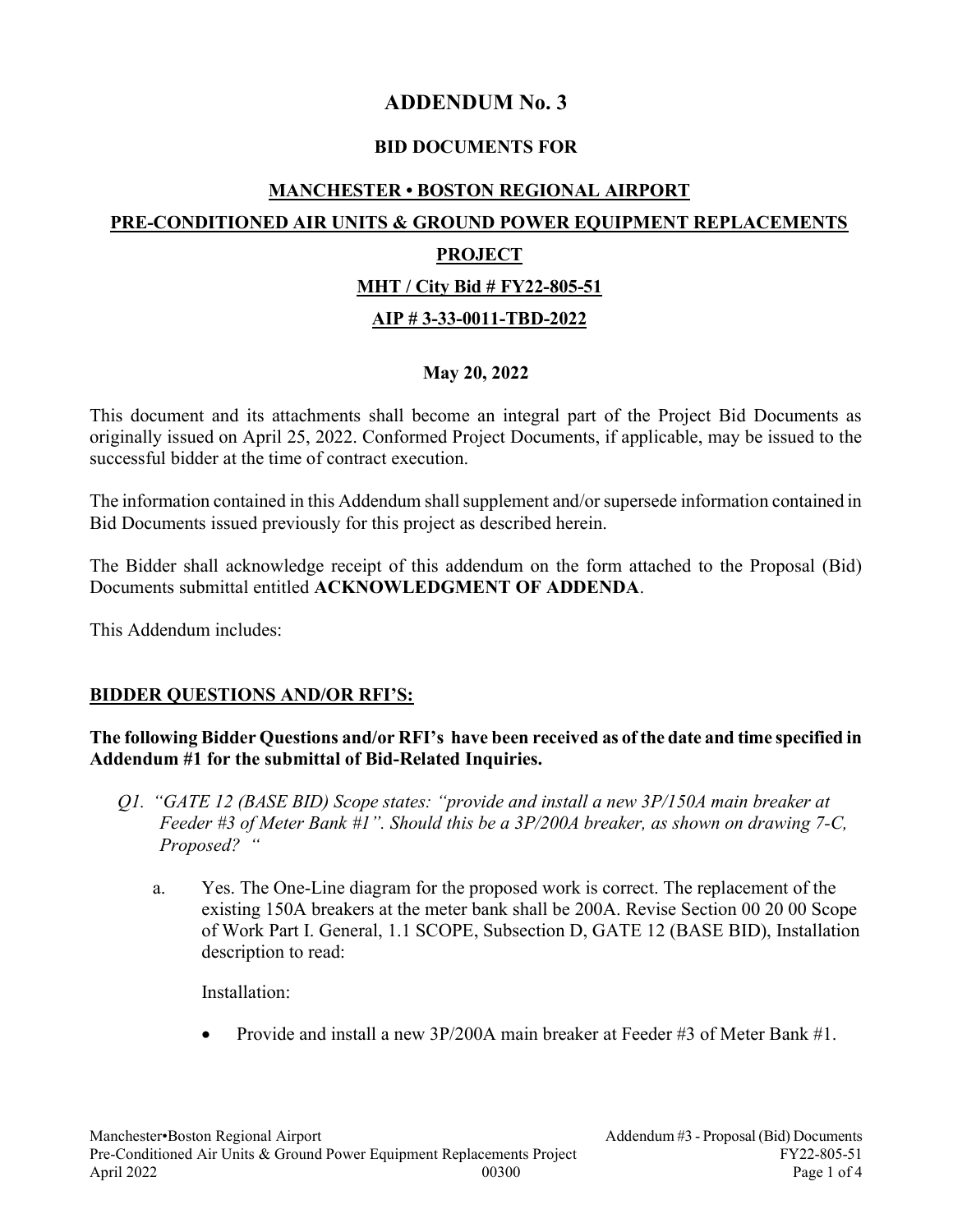- Q2. " GATE 14 and 15 (BASE BID) Scope states: "provide and install two new 3P/150A main breaker at Feeder #1 and Feeder #2 of Meter Bank #1". Should these both be 3P/200A breakers, as shown on Proposed drawing? "
	- a. Yes. The One-Line diagram for the proposed work is correct. The replacement of the existing 150A breakers at the meter bank shall be 200A. Revise Section 00 20 00 Scope of Work Part I. General, 1.1 SCOPE, Subsection D, GATE 14 and 15 (BASE BID), Installation description to read:

Installation:

- Provide and install two new 3P/200A main breakers at Feeder #1 and Feeder #2 of Meter Bank #1
- Q3. "GATE 11 (BASE BID) Note reads design and install new PBB lighting / power control with similar functionality to existing control. Q. Is there a more defined scope of work for this note?"
	- a. The Design-builder (Contractor) shall verify the existing conditions as necessary for final design and coordinate with the Owner (Airport) during the design phase to confirm requirements to install PBB lighting and controls with similar existing functionality and common configuration to existing controls and lighting at the other PBB's. The new power for lighting and control shall be fed from the transformer to be internal to the new passenger boarding bridge panel to be furnished and installed at the rotunda similar to all the other gates. The existing conditions at Gate 11 were observable at the Pre-Bid Meeting and opportunity has been provided for subsequent site visits. The below photos illustrate the existing conditions:

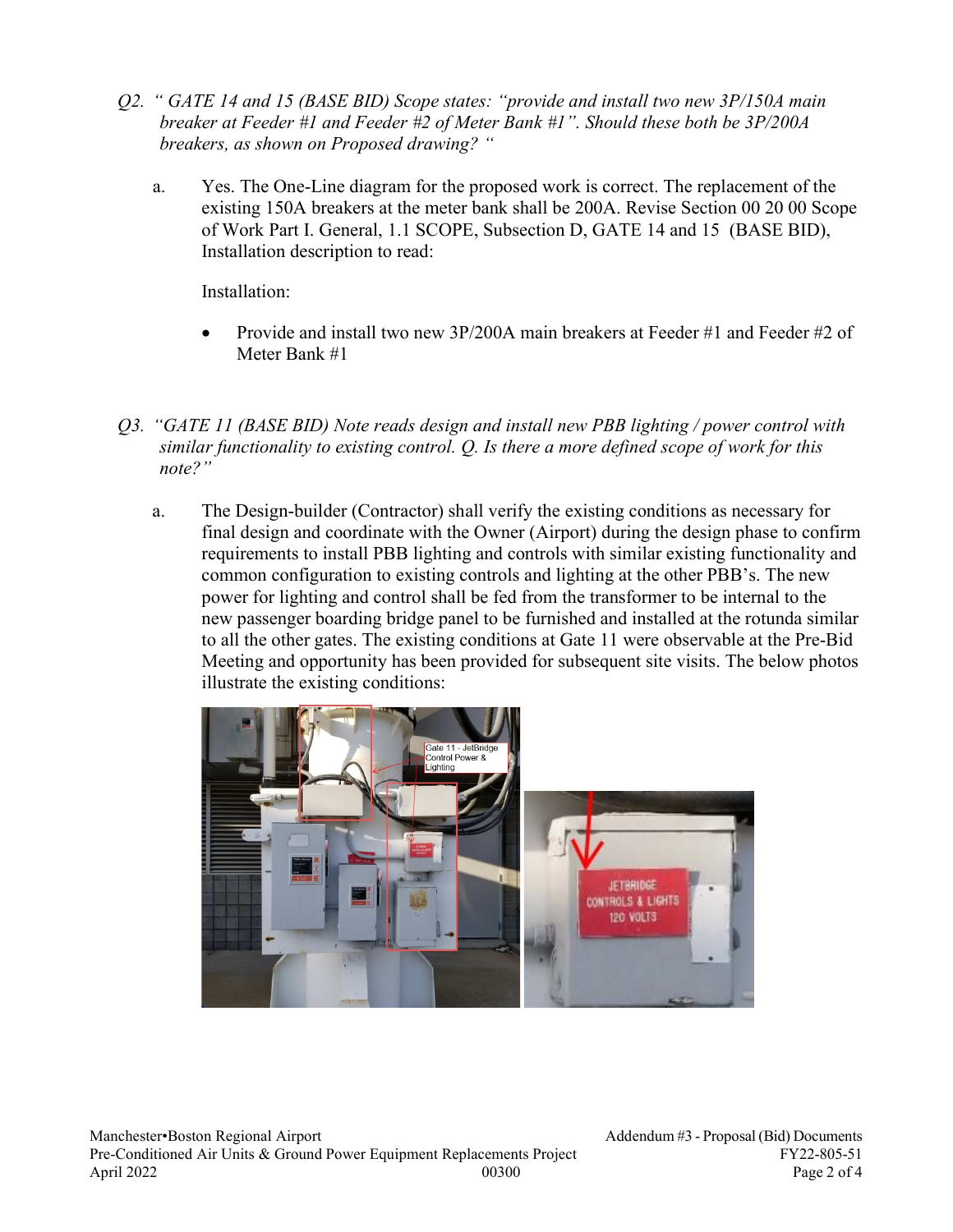- Q4. "General: There is an overhang on the terminal building that can interfere with the dogleg operation at full retract of the PBB. Can mechanical stops be attached to restrict full retraction and protect the Pantograph and the Building? "
	- a. The Design-Builder (Contractor) shall verify the existing conditions as necessary for final design with regard to the localized conditions of the building structure limits at each Gate and the operation of the PBB and proposed Pantograph movement envelope layout. The Design-Builder shall coordinate with the Owner (Airport) during the design phase to confirm full or partial PBB retraction requirements and if mechanical stops are warranted and do not adversely affect operational needs of the PBB, then mechanical stops may be approved by the Airport as part of the final design.
- Q5. " 1.2.A, Page 1, A. Each pantograph shall have manufacturer's name, address, serial, and model numbers on a plate securely attached to it. JBT does not add serial numbers to this assembly. A drawing will be supplied listing all the part numbers that make up this assembly. Is this acceptable?"
	- a. The Serial Number space on the mounted plate can be noted as "N/A" provided that the manufacturer's drawing is provided to the Owner with the listing all the part numbers that make up the assembly.
- Q6. " 1.3.A, Page 1, A. Provide complete Shop Drawings for the following in CAD format. The drawings will be provided in PDF format. The CAD files are proprietary and will not be included with the submittal. Please remove the CAD requirement and replace with PDF.
	- a. Revise the referenced statement to read:

Provide complete Shop Drawings for the following in electronic Portable Document Format (.PDF) format .

- Q7. " The drawings indicate a new Power Panel to be supplied at gates 10, 11, 14, 15. Please confirm this assumption is correct. Is it intended for these panels to be supply by the OEM?"
	- a. The documents clearly and specifically call for new Power Panels at Gates 10, 11, 14, 15 (there is no assumption). The Design-Builder shall furnish and install the panels. The Panels can be built by the Design-Builder or procured from an OEM at their option provided all the requirements of the Project Documents (Specifications and referenced Codes/Standards), and parameters as will be established by the final design, are met.
- Q8. " Preconditioned Air Hose Management. As the specified Hose Management System is a proprietary item from one of the potential bidders. Can this item be treated as an allowance? This will level the playing field for all bidders. The specified item is a patented product offered by only one supplier and will not validate the warranty if they are not the installer. Please provide an allowance for this item. "